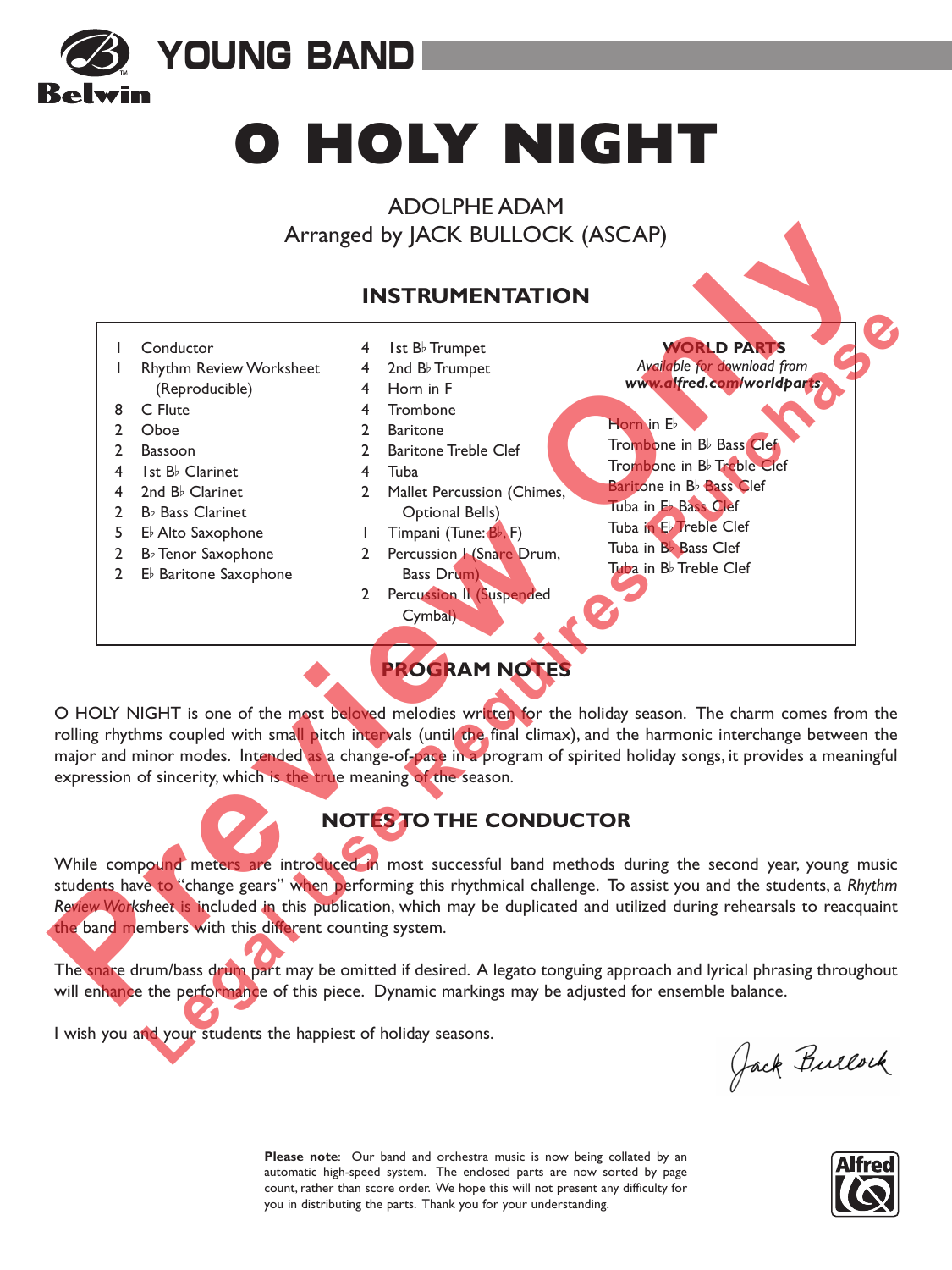### **CONDUCTOR**

## **O HOLY NIGHT**



© MMVI Belwin Mills Publishing Corp. (ASCAP), a division of Alfred Publishing Co., Inc. All Rights Reserved including Public Performance *To purchase a full-length recording of this piece, go to alfred.com/downloads*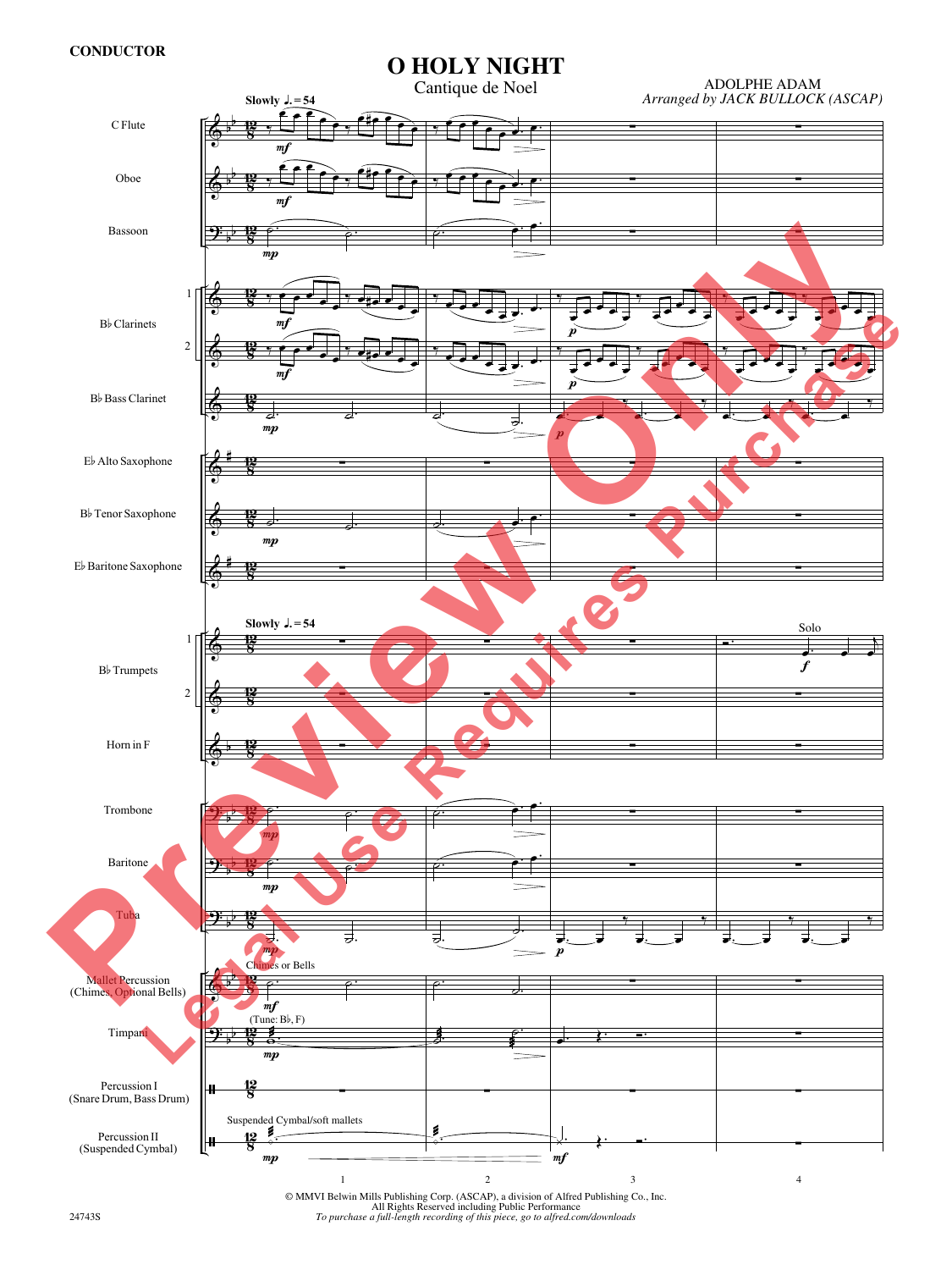Conductor - 2

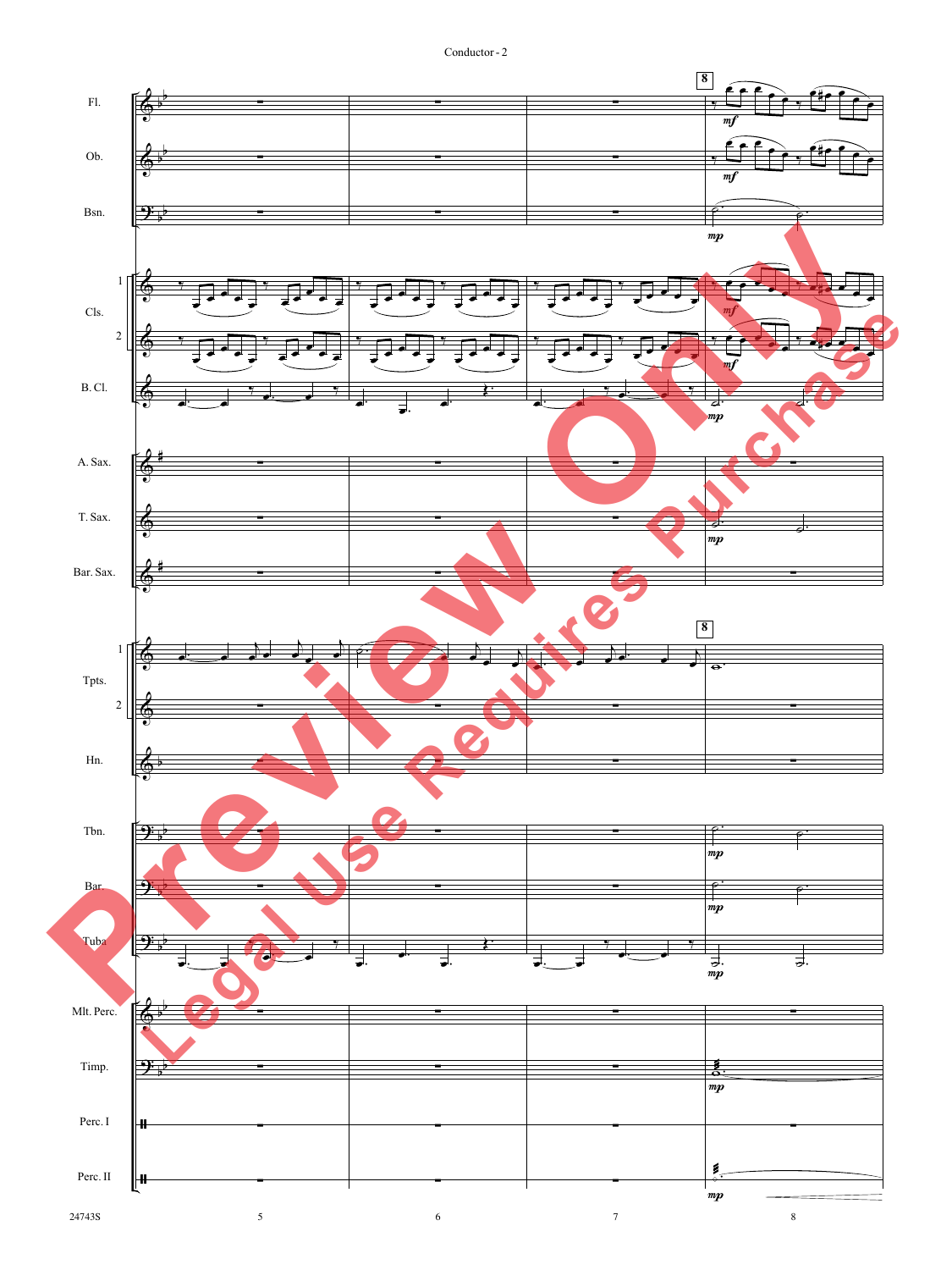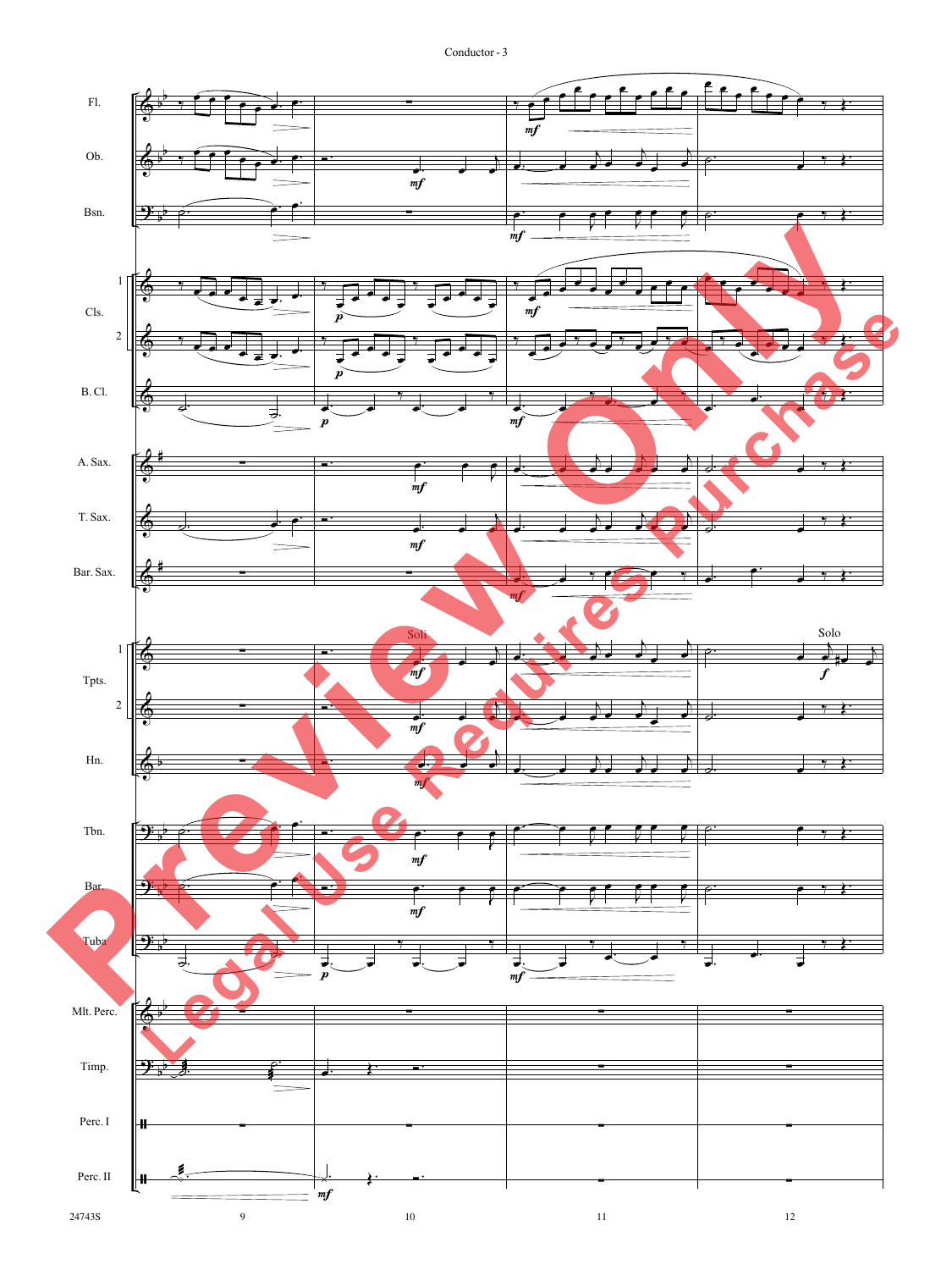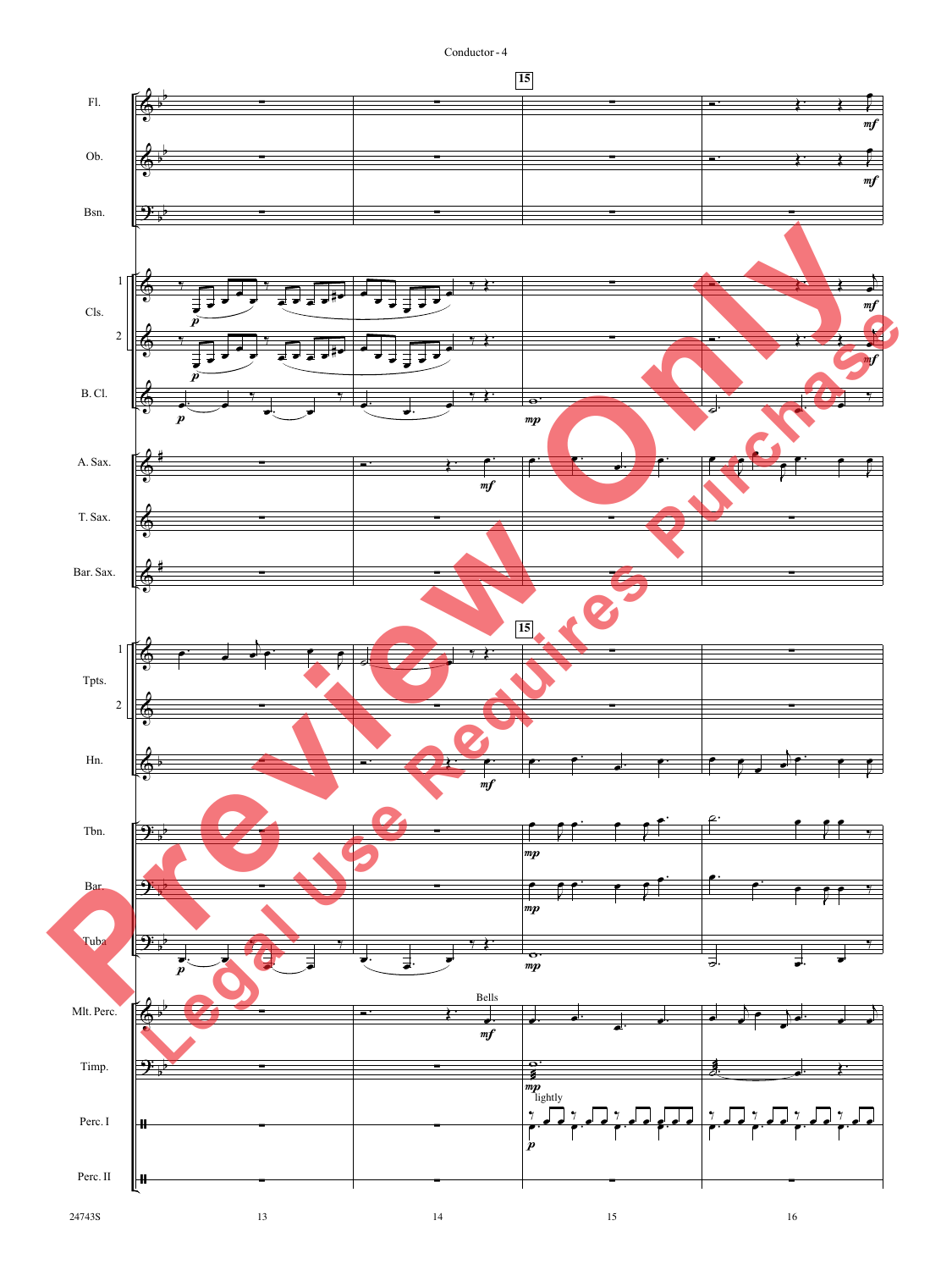Conductor - 5



20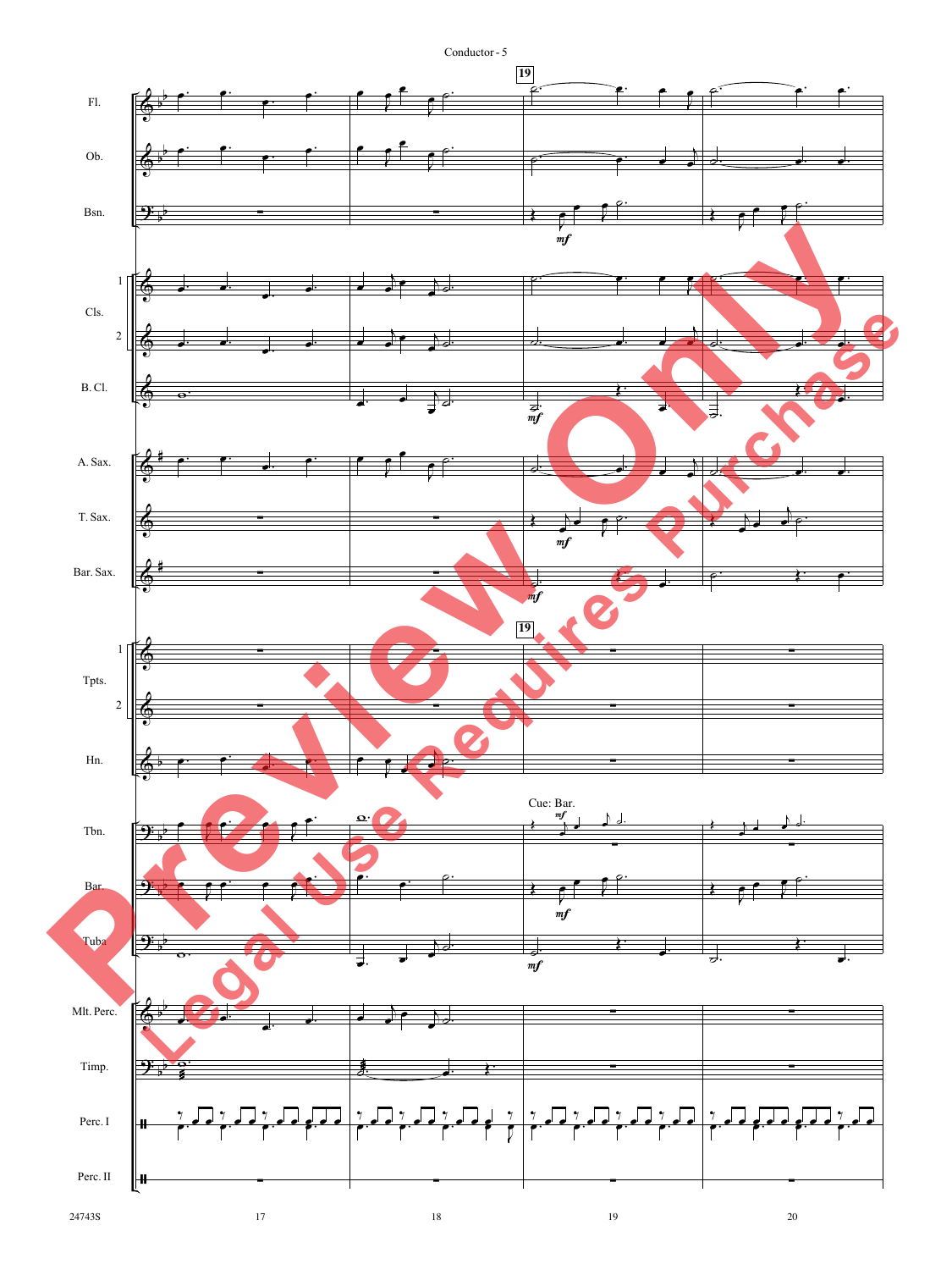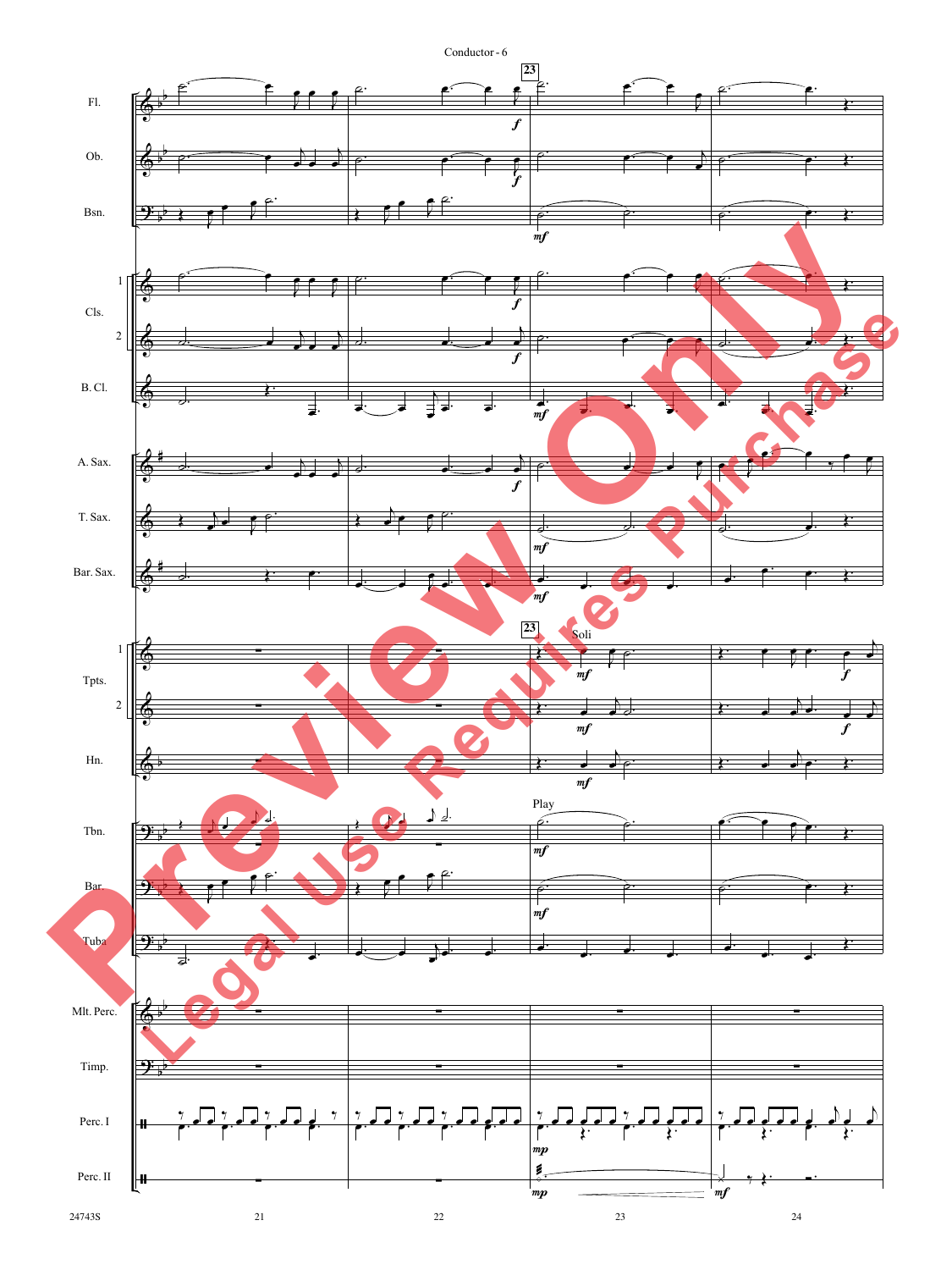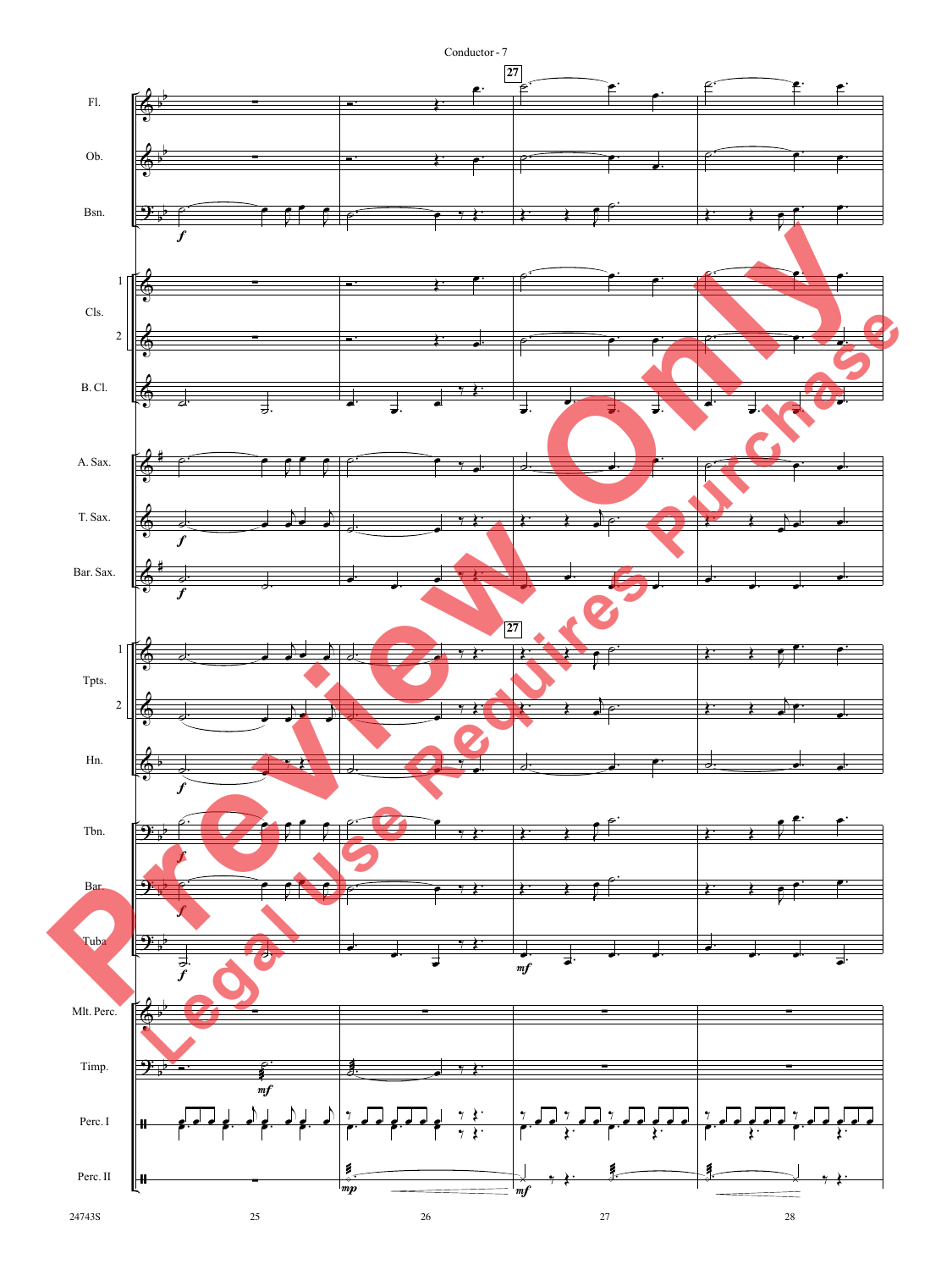Conductor - 8



 $30^{\circ}$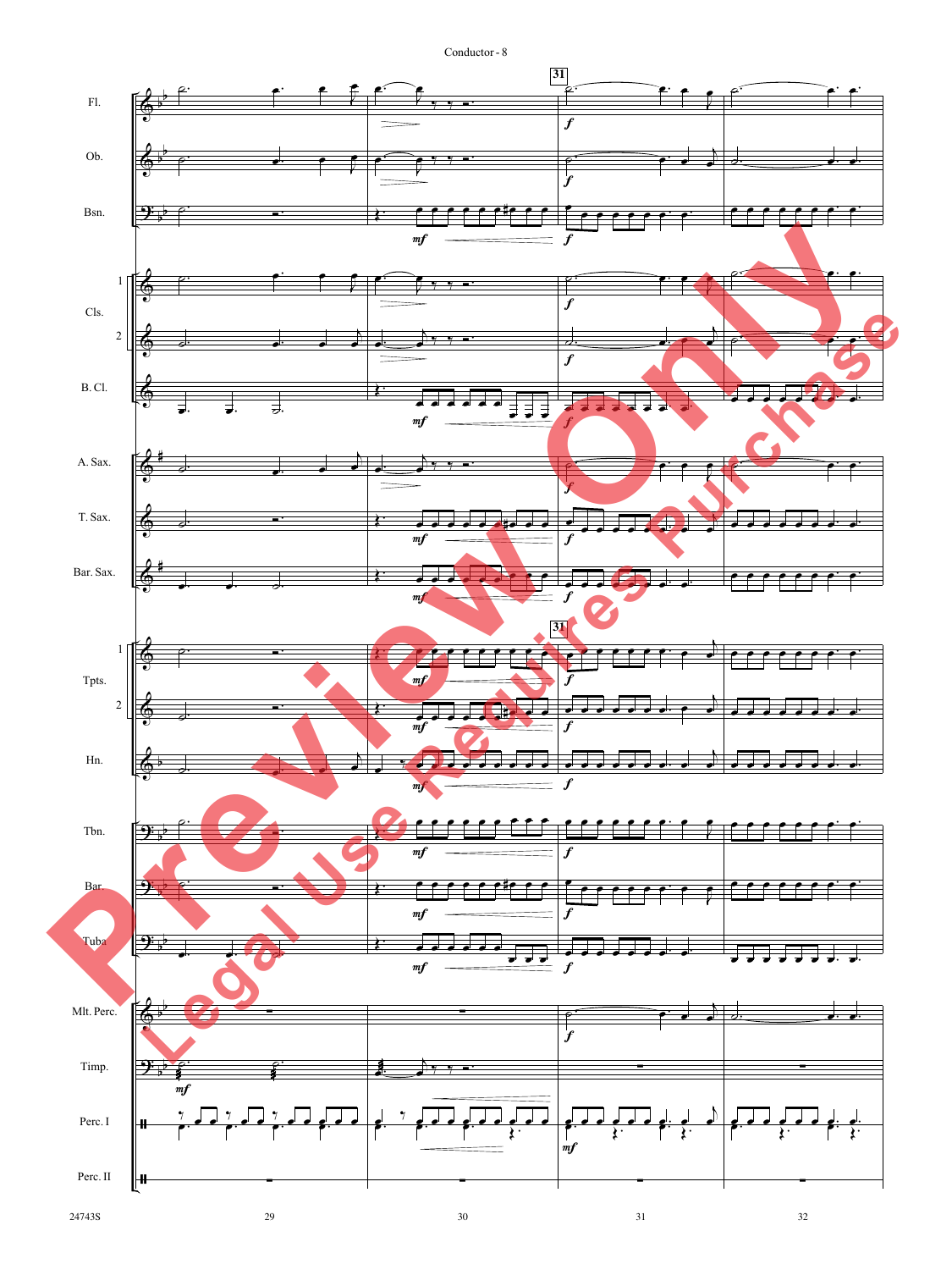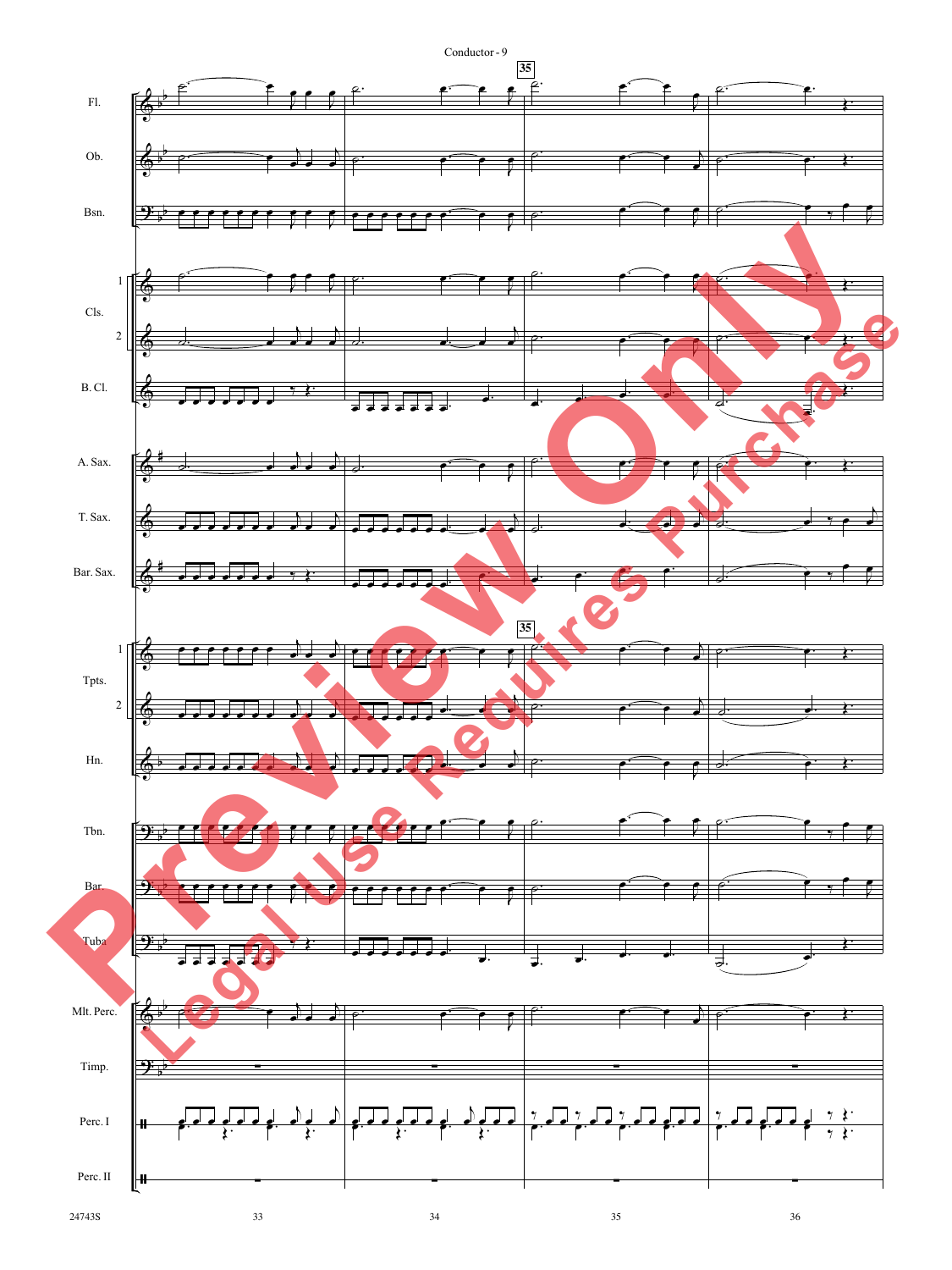